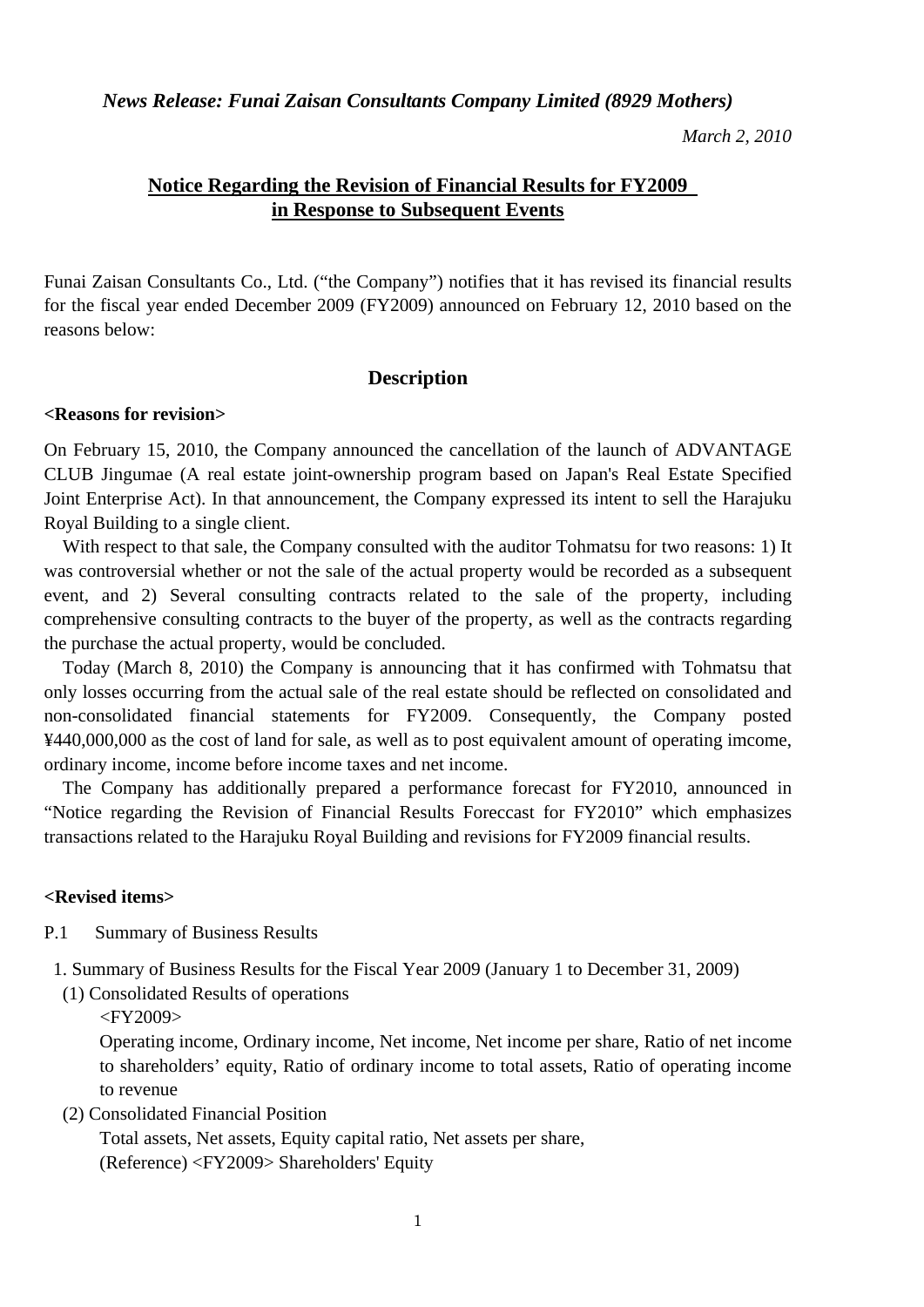# 2. Dividends

<FY2009> Ratio of dividends to net assets (consolidated)

- P.2 Summary of Business Results
	- (Ref.) Summary of non-consolidated business results
		- (1) Non- consolidated results of operations
			- <FY2009>

Operating income, Ordinary income, Net income, Net income per share

- (2) Non-consolidated financial position
	- <FY2009>

Total assets, Net assets, Equity capital ratio, Net assets per share, (Reference) <FY2009> Shareholders' Equity

# P.11

- 4. Consolidated financial statements
	- (1) Consolidated balance sheets
		- Assets
			- Current assets

Real estate for sale, Total current assets

- Assets
- Net assets

 Retained earnings, Total shareholders' equity, Total net assets, Total liabilities and net assets

## P.13

(2) Consolidated income statements

 Cost of sales of real estate, Operating cost, Gross operating profit, Operating income, Ordinary income, Income before dividends distribution from anonymous association, income taxes, Income before income taxes, Net income

## P.15

- (3) Consolidated statements of changes in net assets
	- Retained earnings

 Net income, Total changes of items during the period, Balance at the end of current period Total shareholders' equity

 Net income, Total changes of items during the period, Balance at the end of current period Total net assets

Net income, Total changes of items during the period, Balance at the end of current period

## P.17

- (4) Consolidated statements of cash flows
	- Cash flow from operating activities

 Net income / Loss before income taxes, Decrease in real estate for sale (negative indicates increase)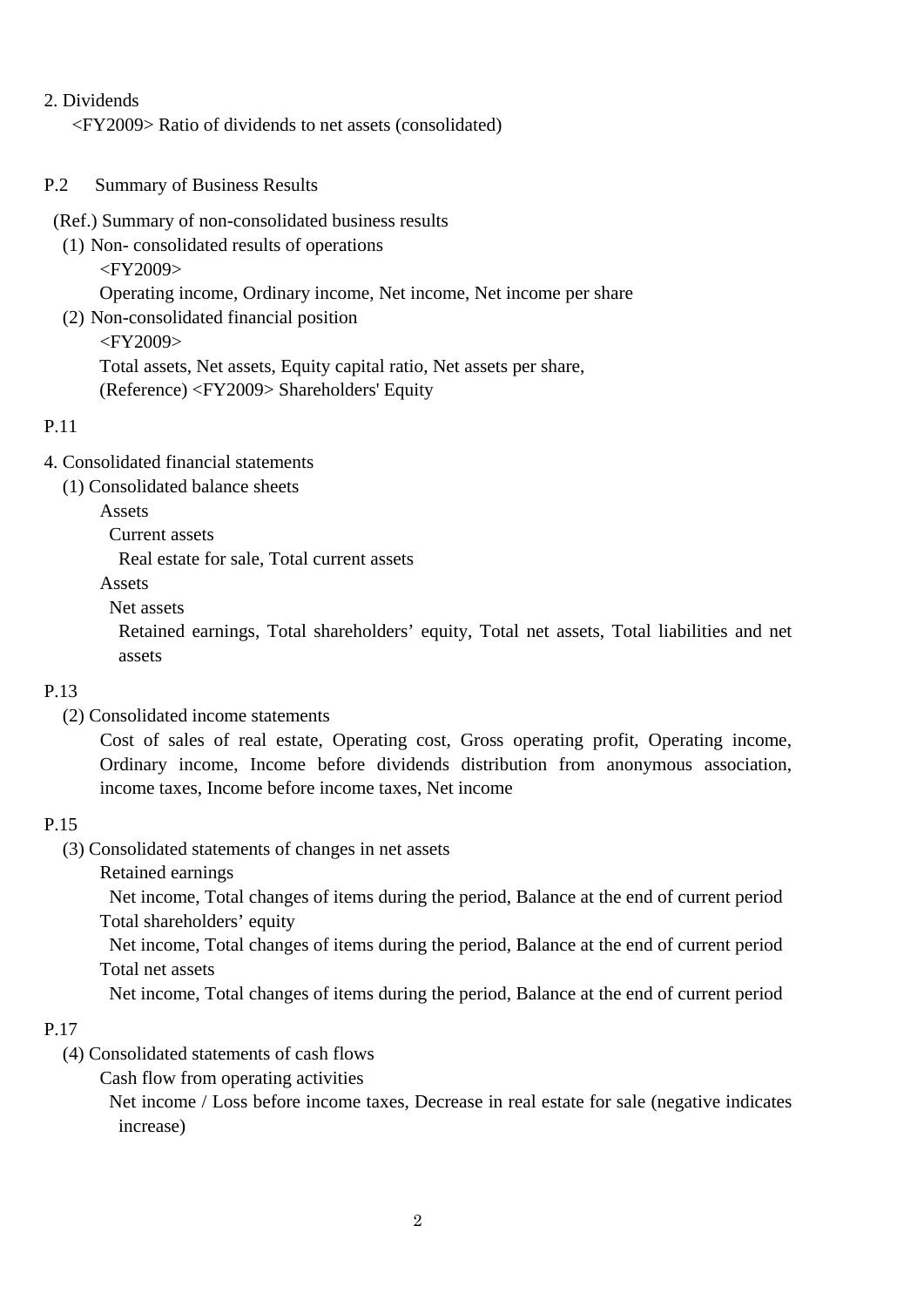# Summary of Business Results for the Fiscal Year 2009

# (January 1 to December 31, 2009)

Company Funai Zaisan Consultants Co., Ltd. Registered on the TSE Mothers Stock code 8929 URL <http://www.funai-zc.co.jp/> Representative Masazumi Hasumi , President Contact Hisao Nakatsuka , Managing Director TEL 03-6439-5800 Scheduled date of regular shareholders' meeting held: March 26, 2010 Submission date of annual securities report scheduled: March 26, 2010 Planned date of Dividend payout: none

### 1. Consolidated business results for FY 2009 (January 1 to December 31, 2009)

#### (1) Consolidated results of operations

(Note: Rounded down to million yen)

(The percentages shown for Revenue, Operating income etc. represent changes from the same period in the previous fiscal year.)

|                   | Revenue     |         | Operating income |                          | Ordinary income |                               | Net income  |         |
|-------------------|-------------|---------|------------------|--------------------------|-----------------|-------------------------------|-------------|---------|
| Fiscal year ended | (¥ Million) | (%)     | (¥ Million)      | $(\%)$                   | (¥ Million)     | (96)                          | (¥ Million) | (96)    |
| December 31, 2009 | 5.408       | $-64.6$ | $-3.686$         | $\overline{\phantom{0}}$ | $-4.245$        | $\overbrace{\phantom{12333}}$ | $-4.820$    |         |
| December 31, 2008 | 15.269      | $-14.6$ | 785              | $-41.1$                  | 947             | $-63.4$                       |             | $-96.9$ |

|                   | Net income per  | Net income per  | Ratio of net               | Ratio of                   | Ratio of                   |
|-------------------|-----------------|-----------------|----------------------------|----------------------------|----------------------------|
|                   | share (Primary) | share (Diluted) | income to                  | ordinary                   | operating                  |
|                   |                 |                 | shareholders'              | income to total            | income to                  |
|                   |                 |                 | equity                     | assets                     | total revenue              |
| Fiscal year ended | (¥)             | (¥)             | $\left(\frac{0}{0}\right)$ | $\left(\frac{0}{0}\right)$ | $\left(\frac{0}{0}\right)$ |
| December 31, 2009 | $-45,602.58$    |                 | $-135.0$                   | $-36.1$                    | $-68.2$                    |
| December 31, 2008 | 454.33          | 436.08          | 0.8                        | 2.4                        | 11.7                       |

(Reference) Loss on investments in equity-method affiliates

FY2009 (Year ended December 31, 2009): ¥-494 million

FY2008 (Year ended December 31, 2008): ¥-668 million

Note: Net income per share (diluted) is not listed because of net loss for the fiscal year ended December 31, 2009.

### (2) Consolidated financial position

|                   | Total assets | Net assets  | Equity capital ratio | Net assets per share |  |
|-------------------|--------------|-------------|----------------------|----------------------|--|
| Fiscal year ended | (¥ Million)  | (¥ Million) | (96)                 | (¥)                  |  |
| December 31, 2009 | 6,442        | 1,187       | $^{18.4}$            | 11.232.80            |  |
| December 31, 2008 | 7.102        | 5.950       | 34.8                 | 56.289.84            |  |

(Reference) Shareholders' Equity

FY2009 (Year ended December 31, 2009): ¥1,187 million FY2008 (Year ended December 31, 2008): ¥5,950 million

#### (3) Consolidated cash flow

|                   | Cash flows from<br>operation activities | Cash flows from<br>investment<br>activities | Cash flows from<br>financial activities | Cash and cash<br>equivalents at end<br>of period |
|-------------------|-----------------------------------------|---------------------------------------------|-----------------------------------------|--------------------------------------------------|
| Fiscal year ended | (¥ Million)                             | $(\n\Psi$ Million)                          | (¥ Million)                             | $(\n\Psi$ Million)                               |
| December 31, 2009 | 708                                     | 2,153                                       | $-5,339$                                | 947                                              |
| December 31, 2008 | 2,238                                   | $-2.174$                                    | $-2,534$                                | 3,424                                            |

3

Date: March 2, 2010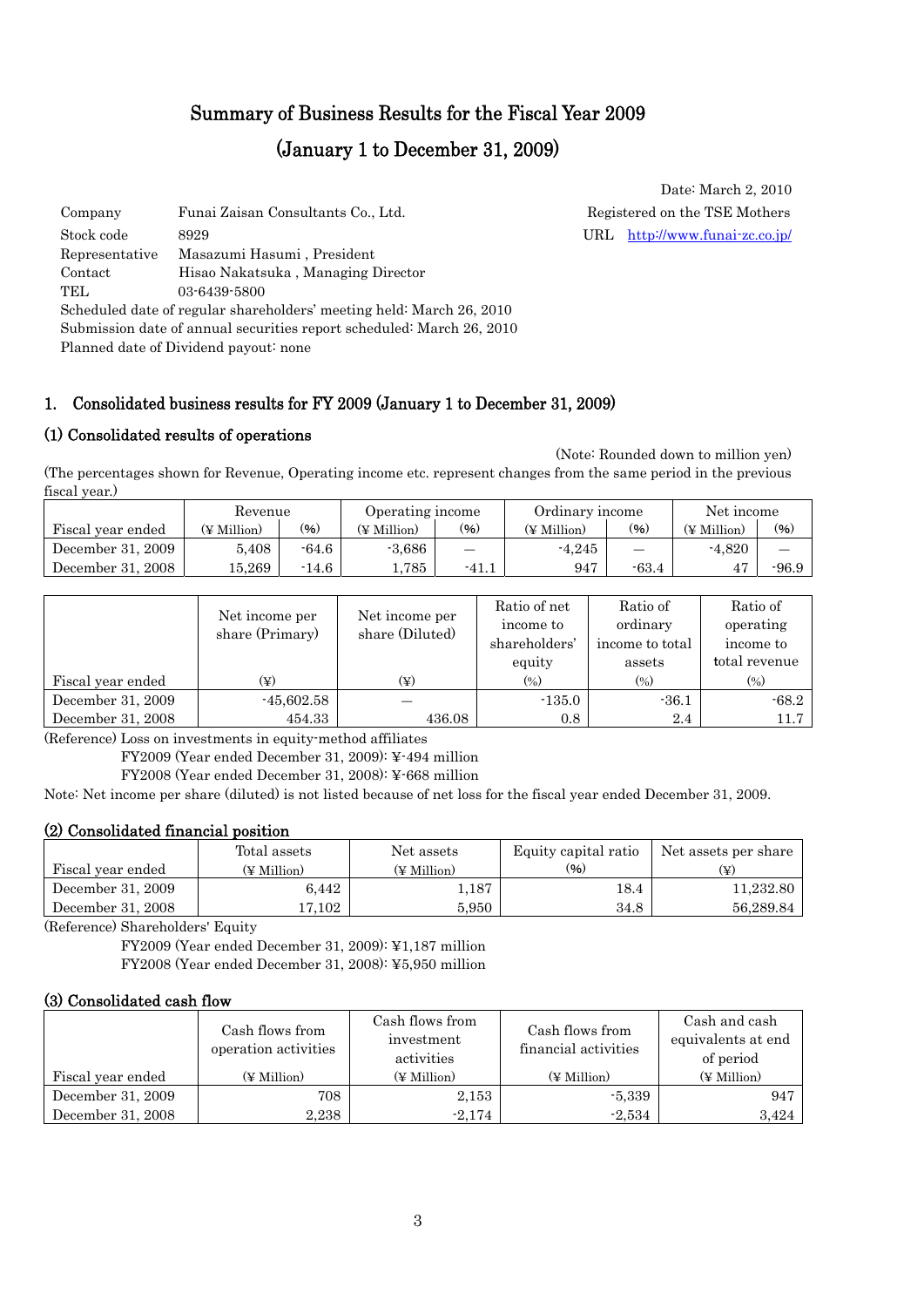### 2. Dividends

|                                       | Dividend per share |                   |                          |                  |          | Total               | Dividend                       | Ratio of                                     |
|---------------------------------------|--------------------|-------------------|--------------------------|------------------|----------|---------------------|--------------------------------|----------------------------------------------|
|                                       | End of<br>Q1       | End of<br>Interim | End of<br>Q3             | End of<br>FY2009 | Annual   | annual<br>dividends | payout ratio<br>(consolidated) | dividends to<br>net assets<br>(consolidated) |
| Fiscal year ended                     | $(\yen)$           | $(\yen)$          | $(\yen)$                 | $(\yen)$         |          | (¥ Million)         | $(\%)$                         | $(\%)$                                       |
| December 31.<br>2008                  |                    | 750.00            | $\overline{\phantom{0}}$ | 750.00           | 1,500.00 | 157                 | 330.2                          | $2.6\,$                                      |
| December 31,<br>2009                  |                    | 750.00            |                          | 0.00             | 750.00   | 79                  |                                | 2.2                                          |
| FY<br>ending Dec.<br>2010 (projected) |                    | 0.00              | $\overline{\phantom{0}}$ | 750.00           | 750.00   |                     | 35.1                           |                                              |

### 3. Forecast of consolidated business results for FY2010 (January 1 to December 31, 2010)

|                                       | Revenue     |         | Operating income |         | Ordinary income |      | Net income  |      | Net<br>income<br>per share |
|---------------------------------------|-------------|---------|------------------|---------|-----------------|------|-------------|------|----------------------------|
|                                       | (¥ Million) | (96)    | (¥ Million)      | $(\% )$ | (¥ Million)     | (96) | (¥ Million) | (96) | $(\yen)$                   |
| Six months<br>ending June<br>30, 2010 | 1,770       | $-21.7$ | 112              |         | 110             |      | 75          |      | 709.02                     |
| Year ending<br>December<br>31, 2010   | 4,635       | $-14.3$ | 316              |         | 312             |      | 225         |      | 2,135.11                   |

Note: Percentage change compares current results with those of the period of the previous year.

# 4. Other

- (1) Important changes to subsidiaries during the period (changes in specified subsidiaries accompanying changes to the scope of consolidation): None New: None Excluded: None
- (2) Changes in accounting disposal principles, procedures, and publication methods relating to the creation of consolidated financial statements (recorded as changes to significant items forming the basis for the creation of the consolidated financial statement)
	- i. Changes in accounting principles applied: Yes
	- ii. Other changes: None
- (3) Ordinary shares issued
	- i. Ordinary shares issued at end of period (including treasury stock) FY2009: 110,584
	- FY2008: 110,584 ii. Treasury stock issued at end of period FY2009: 4,879
		- FY2008: 4,879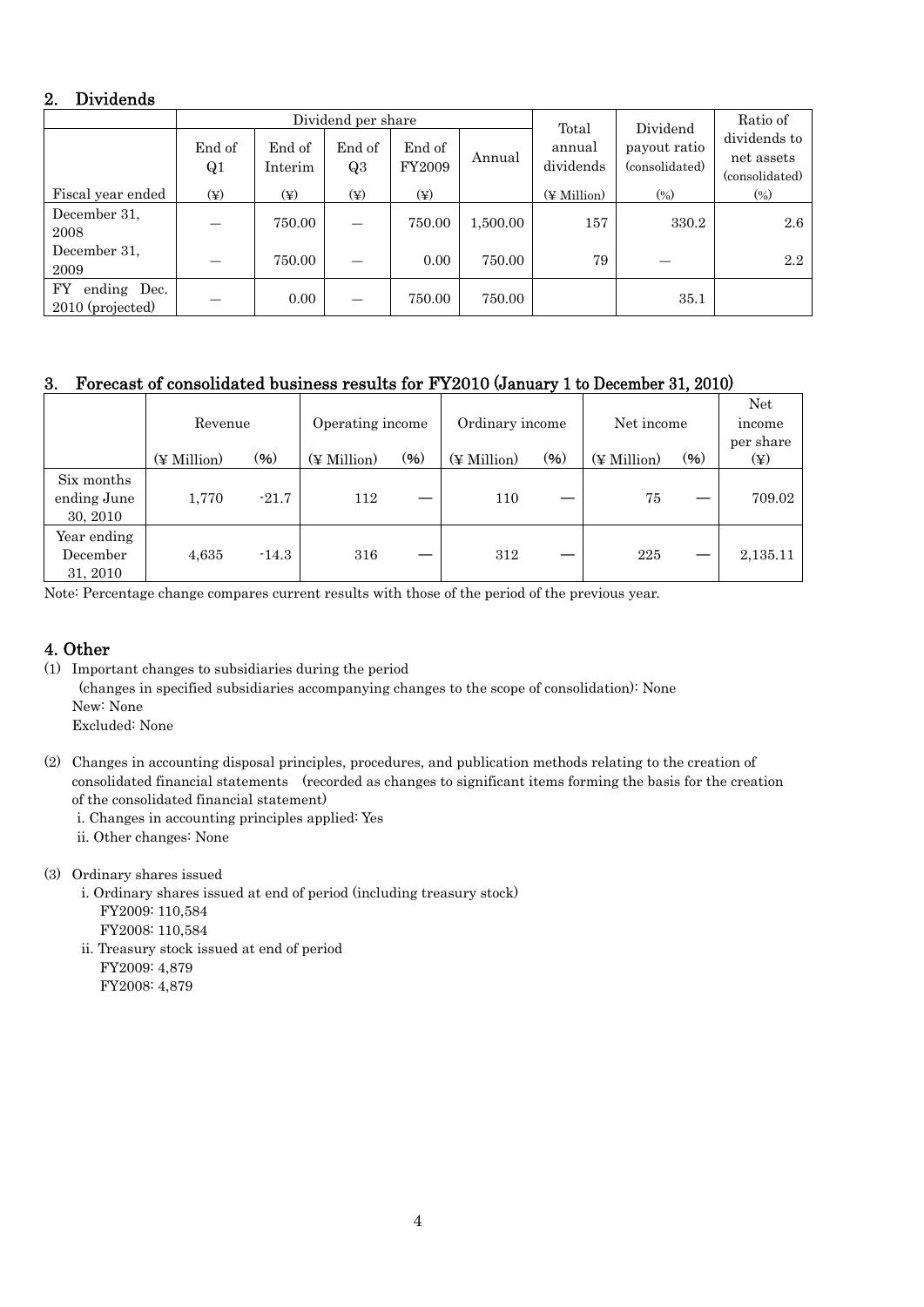### (Ref.) Summary of non-consolidated business results

### 1. Non-consolidated business results for FY 2009 (January 1 to December 31, 2009)

|                   | Revenue     |         | Operating income |         | Ordinary income |         | Net income  |         |  |
|-------------------|-------------|---------|------------------|---------|-----------------|---------|-------------|---------|--|
| Fiscal year ended | (¥ Million) | $(\% )$ | (¥ Million)      | (96)    | (¥ Million)     | (96)    | (¥ Million) | (96)    |  |
| December 31, 2009 | 3.996       | $-72.3$ | $-3.527$         |         | $-3.189$        |         | $-4.022$    |         |  |
| December 31, 2008 | 14.439      | $-11.5$ | 1.737            | $-36.6$ | . 567           | $-39.2$ | 60          | $-96.2$ |  |

#### (1)Non- consolidated results of operations (January 1 to December 31, 2010)

Note: Percentage change compares current results with those of the period of the previous year.

|                   | Net income per<br>share (Primary) | Net income per<br>share (Diluted) |
|-------------------|-----------------------------------|-----------------------------------|
| Fiscal year ended | (¥)                               | ¥)                                |
| December 31, 2009 | $-38,050.09$                      |                                   |
| December 31, 2008 | 578.90                            | 555.64                            |

Note: Net income per share (diluted) is not listed because of net loss for the fiscal year ended December 31, 2009.

#### (2) Non-consolidated financial position

|                   | Total assets | Net assets  | Equity capital ratio | Net assets per share |
|-------------------|--------------|-------------|----------------------|----------------------|
| Fiscal year ended | (¥ Million)  | (¥ Million) | (96)                 |                      |
| December 31, 2009 | 6,091        | 1,145       | 18.8                 | 10,839.58            |
| December 31, 2008 | $16.145\,$   | 5,671       | 35.1                 | 53,657.78            |

#### 2. Forecast of consolidated business results for FY2010 (January 1 to December 31, 2010)

|                                       | Revenue     |         | Operating income        |        | Ordinary income |        | Net income  |      | Net<br>income<br>per share |
|---------------------------------------|-------------|---------|-------------------------|--------|-----------------|--------|-------------|------|----------------------------|
|                                       | (¥ Million) | (96)    | $(\nPsi\text{Million})$ | $(\%)$ | (¥ Million)     | $(\%)$ | (¥ Million) | (96) | $(\yen)$                   |
| Six months<br>ending June<br>30, 2010 | 1,104       | $-37.8$ | 47                      |        | 81              |        | 70          |      | 665.75                     |
| Year ending<br>December<br>31, 2010   | 3,236       | $-19.0$ | 115                     |        | 184             |        | 168         |      | 1,597.64                   |

Note: Percentage change compares current results with those of the period of the previous year.

#### \*Appropriate use of these results forecasts and other items

The above forecasts are based on judgments made in accordance with information available at the time these materials were prepared, and contain numerous uncertainties. Changing conditions and other factors may cause actual results to differ from the results in these forecasts.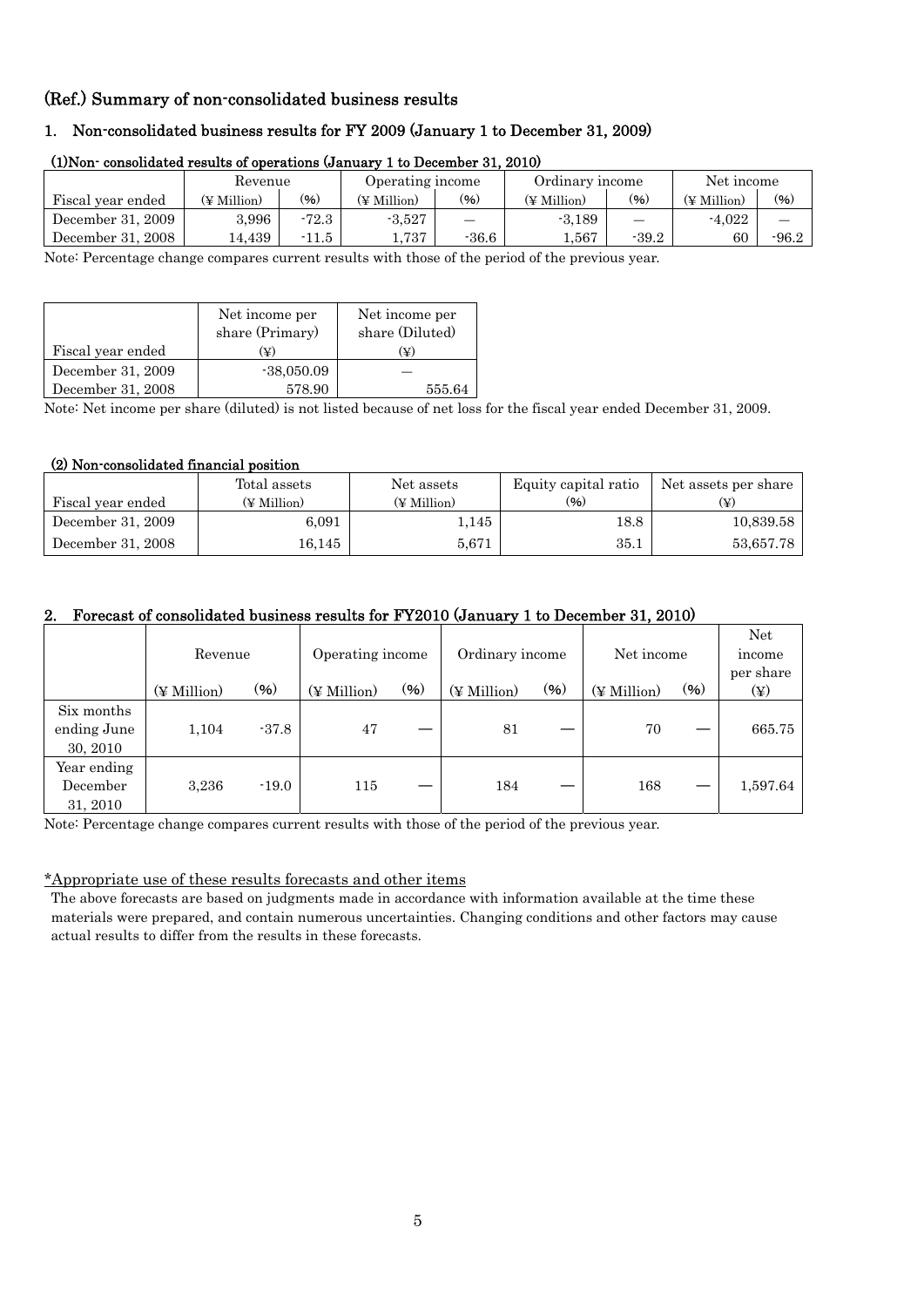#### 4. Consolidated financial statements

(1) Consolidated balance sheets

As of December 31, 2008 As of December 31, 2009 Assets Current assets Cash and deposits **6.632,653** 951,396 Accounts receivable 365,011 403,186 Real estate for sale  $\frac{1}{2}$   $\frac{1}{2}$   $\frac{1}{2}$   $\frac{1}{2}$   $\frac{1}{2}$   $\frac{1}{2}$   $\frac{1}{2}$   $\frac{1}{2}$   $\frac{1}{2}$   $\frac{1}{2}$   $\frac{1}{2}$   $\frac{1}{2}$   $\frac{1}{2}$   $\frac{1}{2}$   $\frac{1}{2}$   $\frac{1}{2}$   $\frac{1}{2}$   $\frac{1}{2}$   $\frac{1}{2}$   $\frac{1}{2}$  Credit bought 688,910 275,282 Deferred tax assets 1,646 Other current assets 242,087 193,876 Allowance for doubtful accounts  $-4,026$   $-8,807$ Total current assets 3,420,980 Fixed assets Tangible fixed assets Buildings and structures 207,259 153,042 Accumulated depreciation and the set of the set of the set of the set of the set of the set of the set of the set of the set of the set of the set of the set of the set of the set of the set of the set of the set of the se Buildings and structures (Book Value) 130,491 107,503 Vehicles  $22,024$   $5,131$ Accumulated depreciation  $-4,802$   $-2,451$ Vehicles (Book Value) 2,679 Land 71,211 71,211 Others 66,160 Accumulated depreciation  $-36,549$  -36,716 Others (Book Value) 38,586 29,443 Total tangible fixed assets 257,510 210,839 Intangible fixed assets Software 68,918 46,023 Goodwill **613,990** 613,990 613,990 613,990 613,990 613,990 613,990 613,990 613,990 613,990 613,990 613,990 613,990 Others 2,620 2,512 Total intangible fixed assets 849,613 662,526 Investments and other assets Investment Securities 1,066,286 ※<sup>1</sup> 1,931,392 Stocks of affiliated companies 2,299,921 67,973 Deferred tax assets 150,730 21 Other assets 236,606 149,189 Total Investment and other assets 3,753,545 3,753,545 2,148,576 Total fixed assets 3,021,941 Total assets 6,442,921 6,442,921

(Thousands of yen)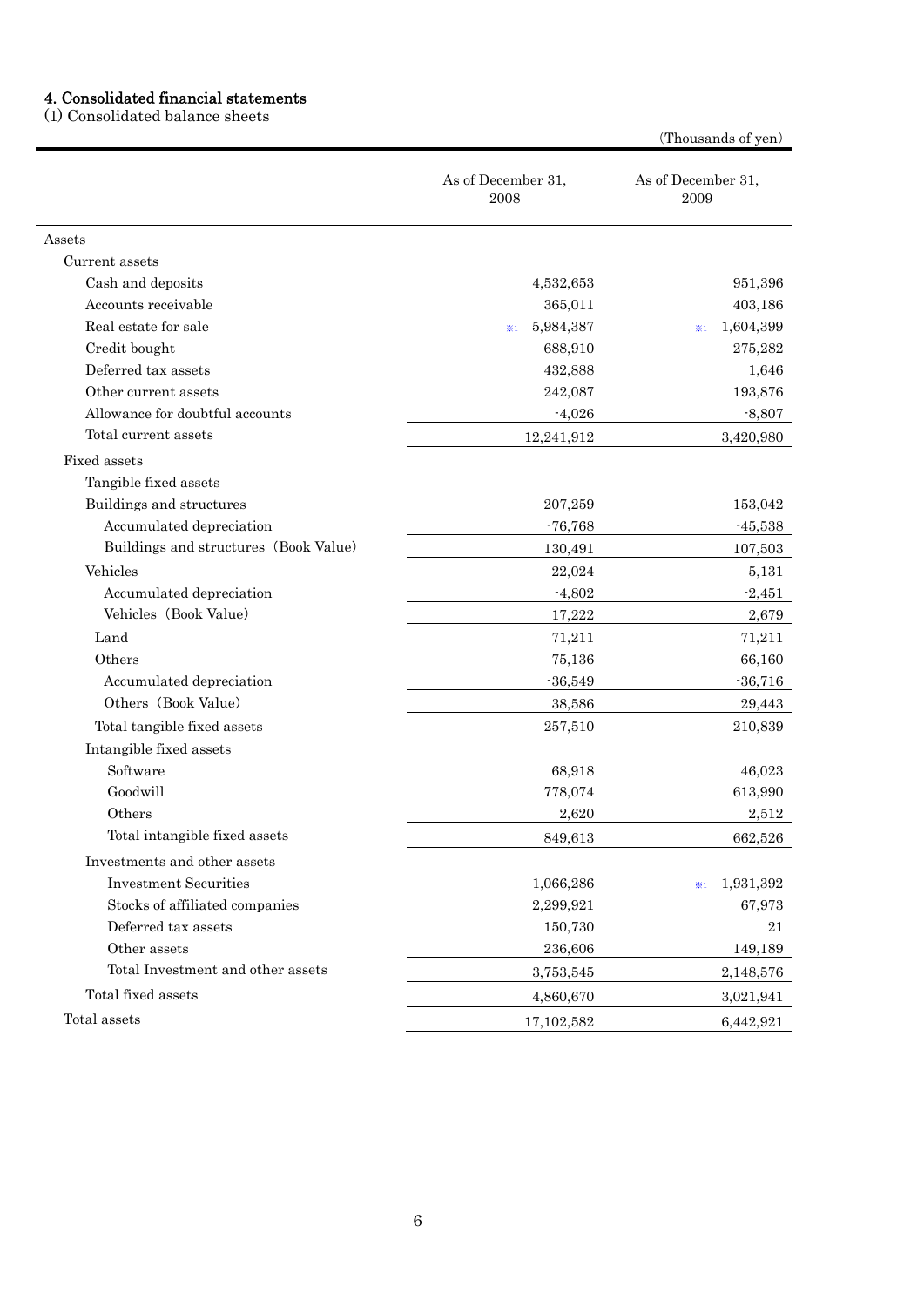|                                                              | As of December 31,<br>2008 | As of December 31,<br>2009    |
|--------------------------------------------------------------|----------------------------|-------------------------------|
| Liabilities                                                  |                            |                               |
| Current liabilities                                          |                            |                               |
| Accounts payable                                             | 94,828                     | 62,274                        |
| Short-term debt                                              | 1,006,667                  | 850,000<br>$\times 2$<br>$*1$ |
| Long-term debt repayable within one<br>year                  | 3,500,000<br>$*1$          |                               |
| Bonds redeemable within one year                             | 1,480,000                  | 1,370,000                     |
| Accrued corporate tax, etc.                                  | 173,396                    | 25,559                        |
| Other reserves                                               |                            | 110,525                       |
| Other current liabilities                                    | 677,092                    | 528,397                       |
| Total current liabilities                                    | 6,931,984                  | 2,946,756                     |
| <b>Fixed liabilities</b>                                     |                            |                               |
| <b>Bonds</b>                                                 | 2,565,000                  | 1,195,000                     |
| Long-term deposits payable                                   | 688,194                    | 264,479                       |
| Allowance<br>for<br>employee<br>retirement<br>benefits       | 45,584                     | 34,772                        |
| Addition to reserve for compensation to<br>retired directors | 214,262                    | 107,052                       |
| Long-term security deposits payable                          | 707,438                    | 707,496                       |
| Total fixed liabilities                                      | 4,220,479                  | 2,308,801                     |
| Total liabilities                                            | 11,152,464                 | 5,255,558                     |
| Net assets                                                   |                            |                               |
| Shareholders' equity                                         |                            |                               |
| Common stock                                                 | 1,030,817                  | 1,030,817                     |
| Capital surplus                                              | 1,104,154                  | 1,104,154                     |
| Retained earnings                                            | 4,147,706                  | $-283,431$                    |
| Treasury stock                                               | $-499,119$                 | $-499,119$                    |
| Total shareholders' equity                                   | 5,783,558                  | 1,352,420                     |
| Evaluation and conversion difference                         |                            |                               |
| Unrealized gains/losses on securities                        | 166,559                    | $-165,057$                    |
| evaluation<br>Total<br>and<br>conversion<br>difference       | 166,559                    | $-165,057$                    |
| Total net assets                                             | 5,950,117                  | 1,187,363                     |
| Total liabilities and net assets                             | 17, 102, 582               | 6,442,921                     |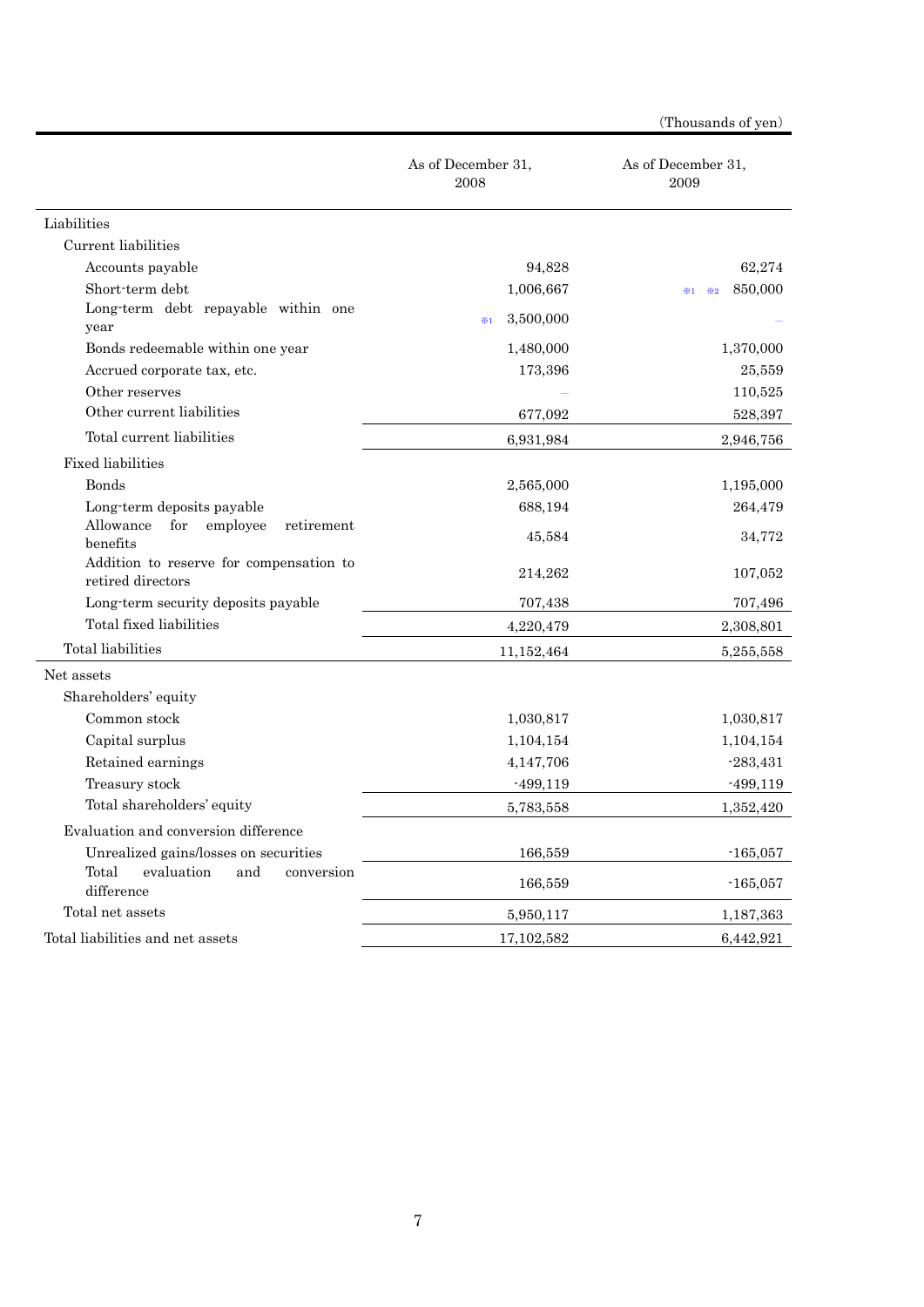# (2) Consolidated income statements

|                                                  |                   | (Thousands of yen)      |
|--------------------------------------------------|-------------------|-------------------------|
|                                                  | Fiscal year ended | Fiscal year ended       |
|                                                  | December 31, 2008 | December 31, 2009       |
| Revenue                                          |                   |                         |
| Consulting Revenue                               | 4,514,604         | 3,031,722               |
| Sales of real estate                             | 10,755,085        | 2,376,629               |
| <b>Total Revenue</b>                             | 15,269,690        | 5,408,352               |
| Operating cost                                   |                   |                         |
| Operating cost                                   | 2,195,742         | 2,117,909               |
| Cost of sales of real estate                     | 9,203,999         | 4,980,828<br>$\times 4$ |
| Operating cost                                   | 11,399,741        | 7,098,738               |
| Gross operating profit                           | 3,869,948         | $-1,690,386$            |
| SG&A                                             | 2,084,456<br>$*1$ | 1,996,241<br>$*1$       |
| Operating income                                 | 1,785,492         | $-3,686,627$            |
| Non-operating income                             |                   |                         |
| Interest received                                | 14,635            | 4,070                   |
| Dividends received                               | 7,213             | 1,854                   |
| Gain on investment of anonymous association      | 14,490            | 14,928                  |
| Insurance premium refunded cancellation          |                   | 15,549                  |
| Other non-operating income                       | 9,002             | 6,000                   |
| Non-operating income                             | 45,341            | 42,402                  |
| Non-operating expenses                           |                   |                         |
| Interest paid                                    | 158,531           | 73,017                  |
| Bond issuance expenses                           | 27,301            |                         |
| Investment loss on equity method                 | 668,536           | 494,287                 |
| Other non-operating expenses                     | 28,673            | 34,121                  |
| Non-operating expenses                           | 883,043           | 601,427                 |
| Ordinary income                                  | 947,789           | $-4,245,652$            |
| Extraordinary income                             |                   |                         |
| Gain on sale of investment securities            |                   | 177,426                 |
| Gain on sale of affiliated companies' securities | 357,159           | 137,697                 |
| Gain on change in equity                         |                   | 13,773                  |
| Extraordinary income                             | 357,159           | 328,896                 |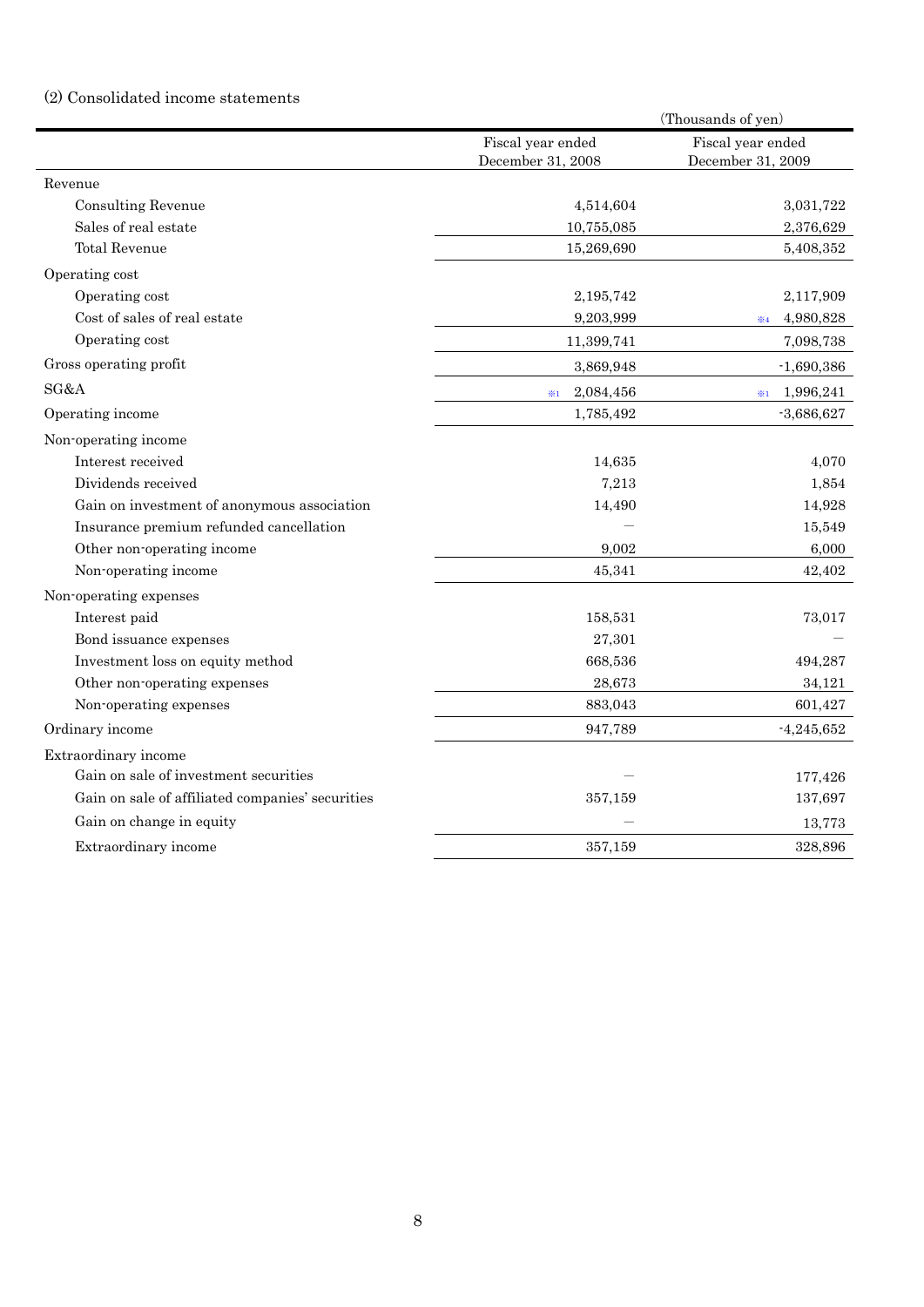|                                                                                  | (Thousands of yen)    |                   |  |
|----------------------------------------------------------------------------------|-----------------------|-------------------|--|
|                                                                                  | Fiscal year ended     | Fiscal year ended |  |
|                                                                                  | December 31, 2008     | December 31, 2009 |  |
| Extraordinary loss                                                               |                       |                   |  |
| Loss on sales of fixed assets                                                    | 233<br>$\frac{36}{2}$ |                   |  |
| Loss on retirement of fixed assets                                               | 12,329<br>$\times 2$  | 158<br>$\times 2$ |  |
| Loss on sales of stocks of affiliates                                            | 6,539                 |                   |  |
| Equity in losses of affiliates                                                   | 23,354                |                   |  |
| Loss on valuation of investment securities                                       | 62,040                | 781               |  |
| Settlement paid                                                                  | 60,650                |                   |  |
| Loss on cancellation of lease contracts                                          | 8,291                 | 132               |  |
| Office transfer expenses                                                         | 9,663                 | 150,643           |  |
| Loss on devaluation of real estate held for sale                                 | 961,130               |                   |  |
| Loss on sales of investment securities                                           |                       | 33,531            |  |
| Early extra retirement payments                                                  |                       | 43,124            |  |
| Extraordinary loss                                                               | 1,144,232             | 228,371           |  |
| Income before dividends distribution from anonymous<br>association, income taxes | 160,717               | $-4,145,127$      |  |
| Dividends distribution from anonymous association                                | $-118,941$            | $-111,511$        |  |
| Income before income taxes                                                       | 279,658               | $-4,033,616$      |  |
| Income taxes-current                                                             | 717,436               | 81,090            |  |
| Income taxes-deferred                                                            | $-466, 461$           | 705,714           |  |
| Total income taxes                                                               | 250,975               | 786,804           |  |
| Minority interests in income                                                     | $-18,894$             |                   |  |
| Net income                                                                       | 47,577                | $-4,820,420$      |  |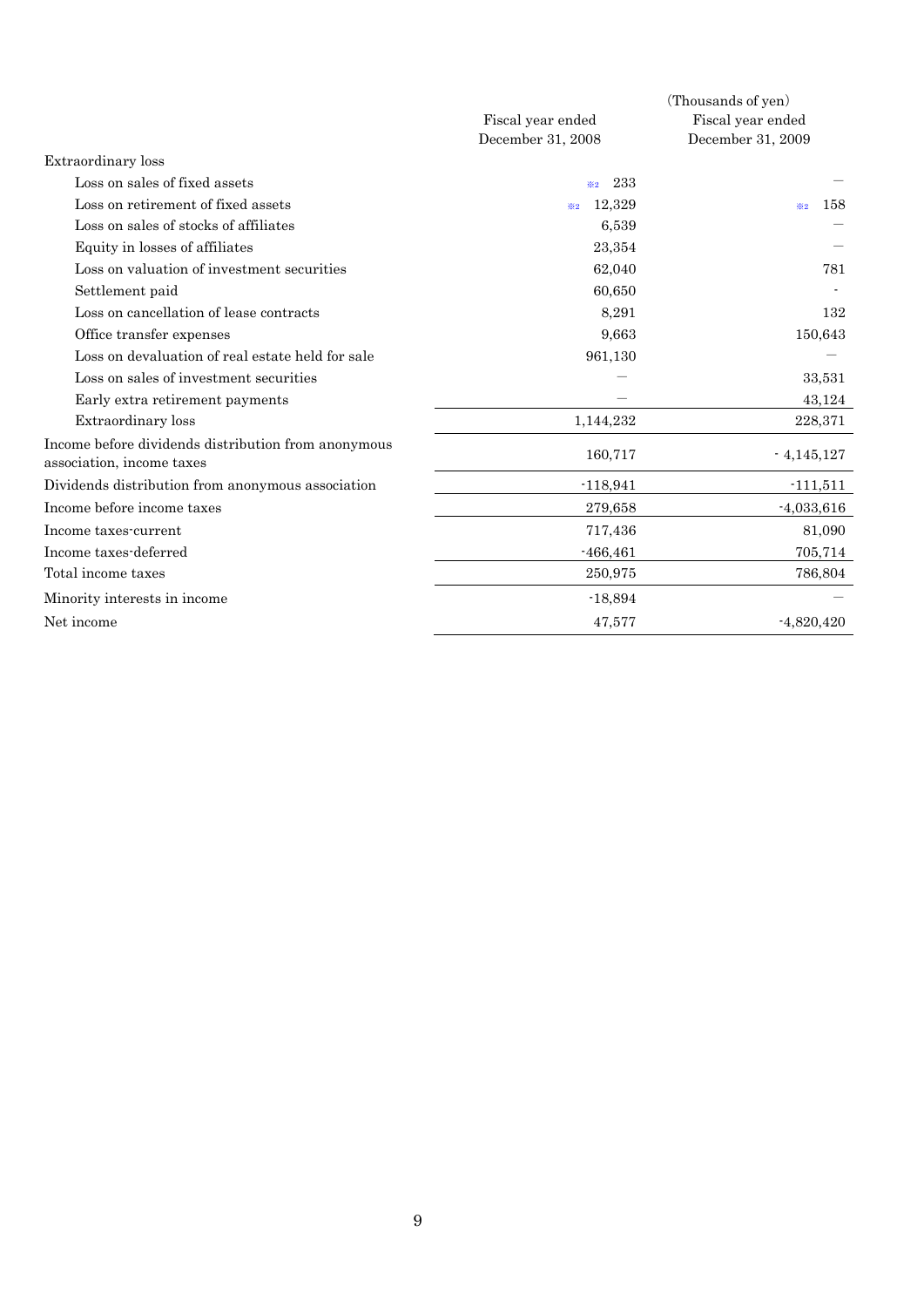# (3) Consolidated statements of changes in net assets

| Fiscal year ended<br>Fiscal year ended<br>December 31, 2008<br>December 31, 2009<br>Shareholder's equity<br>Common stock<br>Balance at the end of previous period<br>805,817<br>1,030,817<br>Changes of items during the period<br>Issuance of new shares - merger<br>225,000<br>Total changes of items during the period<br>225,000<br>Balance at the end of current period<br>1,030,817<br>1,030,817<br>Capital surplus<br>Balance at the end of previous period<br>875,266<br>1,104,154<br>Changes of items during the period<br>Issuance of new shares - merger<br>228,888 |
|--------------------------------------------------------------------------------------------------------------------------------------------------------------------------------------------------------------------------------------------------------------------------------------------------------------------------------------------------------------------------------------------------------------------------------------------------------------------------------------------------------------------------------------------------------------------------------|
|                                                                                                                                                                                                                                                                                                                                                                                                                                                                                                                                                                                |
|                                                                                                                                                                                                                                                                                                                                                                                                                                                                                                                                                                                |
|                                                                                                                                                                                                                                                                                                                                                                                                                                                                                                                                                                                |
|                                                                                                                                                                                                                                                                                                                                                                                                                                                                                                                                                                                |
|                                                                                                                                                                                                                                                                                                                                                                                                                                                                                                                                                                                |
|                                                                                                                                                                                                                                                                                                                                                                                                                                                                                                                                                                                |
|                                                                                                                                                                                                                                                                                                                                                                                                                                                                                                                                                                                |
|                                                                                                                                                                                                                                                                                                                                                                                                                                                                                                                                                                                |
|                                                                                                                                                                                                                                                                                                                                                                                                                                                                                                                                                                                |
|                                                                                                                                                                                                                                                                                                                                                                                                                                                                                                                                                                                |
|                                                                                                                                                                                                                                                                                                                                                                                                                                                                                                                                                                                |
| 228,888<br>Total changes of items during the period                                                                                                                                                                                                                                                                                                                                                                                                                                                                                                                            |
| Balance at the end of current period<br>1,104,154<br>1,104,154                                                                                                                                                                                                                                                                                                                                                                                                                                                                                                                 |
| Retained earnings                                                                                                                                                                                                                                                                                                                                                                                                                                                                                                                                                              |
| Balance at the end of previous period<br>4,147,706<br>4,255,754                                                                                                                                                                                                                                                                                                                                                                                                                                                                                                                |
| Changes of items during the period                                                                                                                                                                                                                                                                                                                                                                                                                                                                                                                                             |
| Dividends from surplus<br>$-157,236$<br>$-158,557$                                                                                                                                                                                                                                                                                                                                                                                                                                                                                                                             |
| Net income<br>$-4,820,420$<br>47,577                                                                                                                                                                                                                                                                                                                                                                                                                                                                                                                                           |
| Change in scope of consolidation<br>1,609                                                                                                                                                                                                                                                                                                                                                                                                                                                                                                                                      |
| Change in scope of equity method affiliates<br>547,840                                                                                                                                                                                                                                                                                                                                                                                                                                                                                                                         |
| $-108,048$<br>$-4,431,137$<br>Total changes of items during the period                                                                                                                                                                                                                                                                                                                                                                                                                                                                                                         |
| Balance at the end of current period<br>4,147,706<br>$-283,431$                                                                                                                                                                                                                                                                                                                                                                                                                                                                                                                |
| Treasury stock                                                                                                                                                                                                                                                                                                                                                                                                                                                                                                                                                                 |
| Balance at the end of previous period<br>$-499,119$                                                                                                                                                                                                                                                                                                                                                                                                                                                                                                                            |
| Changes of items during the period                                                                                                                                                                                                                                                                                                                                                                                                                                                                                                                                             |
| Acquisition of treasury stock<br>$-499,119$                                                                                                                                                                                                                                                                                                                                                                                                                                                                                                                                    |
| Total changes of items during the period<br>$-499,119$                                                                                                                                                                                                                                                                                                                                                                                                                                                                                                                         |
| Balance at the end of current period<br>$-499,119$<br>-499,119                                                                                                                                                                                                                                                                                                                                                                                                                                                                                                                 |
| Total shareholders' equity                                                                                                                                                                                                                                                                                                                                                                                                                                                                                                                                                     |
| Balance at the end of previous period<br>5,936,838<br>5,783,558                                                                                                                                                                                                                                                                                                                                                                                                                                                                                                                |
| Changes of items during the period                                                                                                                                                                                                                                                                                                                                                                                                                                                                                                                                             |
| Issuance of new shares - merger<br>453,888                                                                                                                                                                                                                                                                                                                                                                                                                                                                                                                                     |
| Dividends from surplus<br>$-157,236$<br>$-158,557$                                                                                                                                                                                                                                                                                                                                                                                                                                                                                                                             |
| Net income<br>47,577<br>$-4,820,420$                                                                                                                                                                                                                                                                                                                                                                                                                                                                                                                                           |
| Purchase of treasury stock<br>$-499,119$                                                                                                                                                                                                                                                                                                                                                                                                                                                                                                                                       |
| Change in scope of consolidation<br>1,609                                                                                                                                                                                                                                                                                                                                                                                                                                                                                                                                      |
| Change in scope of equity method affiliates<br>547,840                                                                                                                                                                                                                                                                                                                                                                                                                                                                                                                         |
| Total changes of items during the period<br>$-153,279$<br>$-4,431,137$                                                                                                                                                                                                                                                                                                                                                                                                                                                                                                         |
| Balance at the end of current period<br>5,783,558<br>1,352,420                                                                                                                                                                                                                                                                                                                                                                                                                                                                                                                 |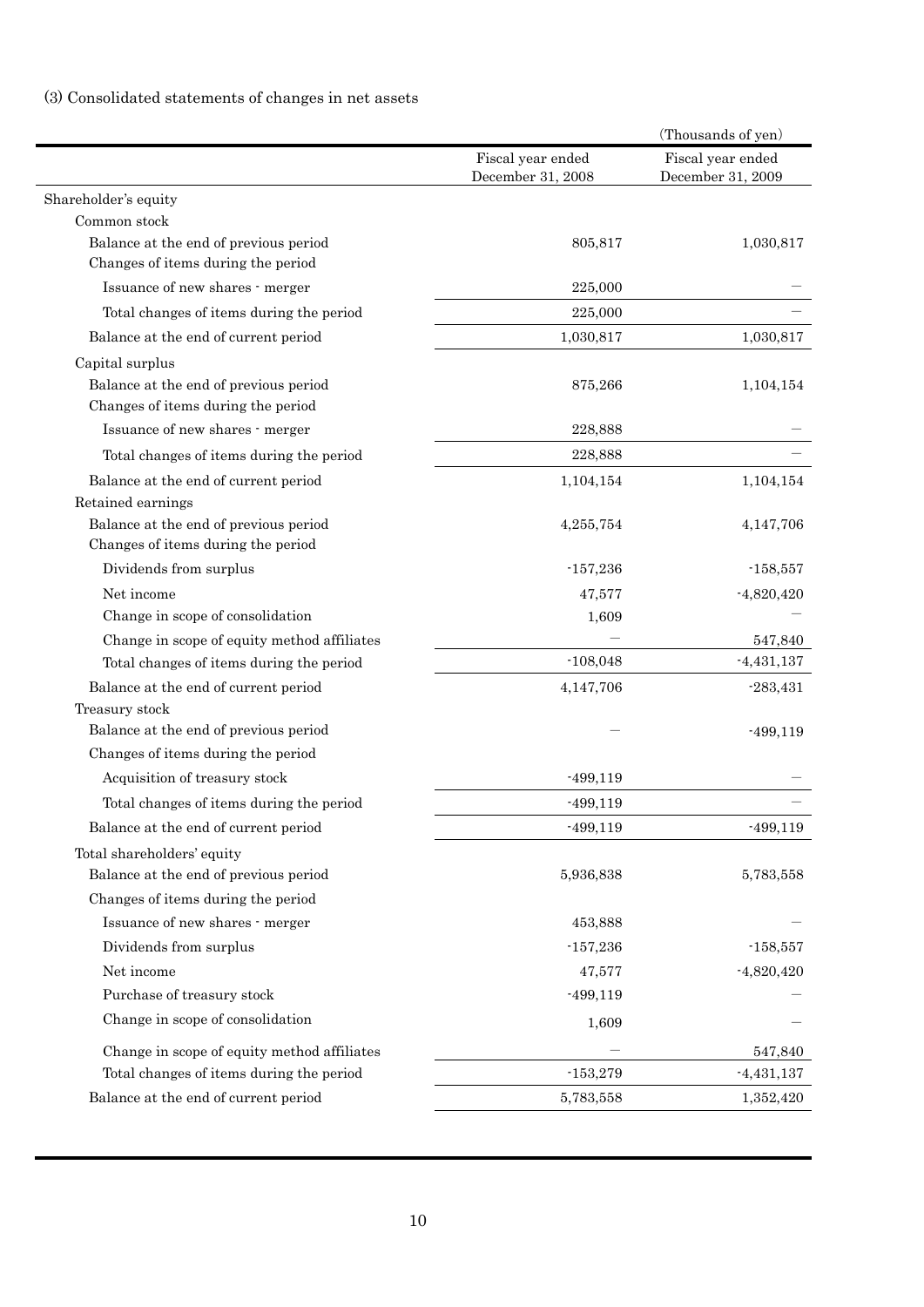|                                                                                                                      | Fiscal year ended<br>December 31, 2008 | Fiscal year ended<br>December 31, 2009 |
|----------------------------------------------------------------------------------------------------------------------|----------------------------------------|----------------------------------------|
| Valuation and translation adjustments                                                                                |                                        |                                        |
| Valuation difference on available for sale securities                                                                |                                        |                                        |
| Balance at the end of previous period                                                                                | 267,645                                | 166,559                                |
| Changes of items during the period                                                                                   |                                        |                                        |
| Net changes of items other than shareholders'<br>equity (net)                                                        | $-101,086$                             | $-331,616$                             |
| Total changes of items during the period                                                                             | $-101,086$                             | $-331,616$                             |
| Balance at the end of current period                                                                                 | 166,559                                | $-165,057$                             |
| Valuation and translation adjustments<br>Balance at the end of previous period<br>Changes of items during the period | 267,645                                | 166,559                                |
| Net changes of items other than shareholders'<br>equity (net)                                                        | $-101,086$                             | $-331,616$                             |
| Total changes of items during the period                                                                             | $-101,086$                             | $-331,616$                             |
| Balance at the end of current period                                                                                 | 166,559                                | $-165,057$                             |
| Minority interests                                                                                                   |                                        |                                        |
| Balance at the end of previous period                                                                                | 55,275                                 |                                        |
| Changes of items during the period                                                                                   |                                        |                                        |
| Net changes of items other than shareholders'<br>equity (net)                                                        | $-55,275$                              |                                        |
| Total changes of items during the period                                                                             | $-55,275$                              |                                        |
| Balance at the end of current period                                                                                 |                                        |                                        |
| Total net assets                                                                                                     |                                        |                                        |
| Balance at the end of previous period<br>Changes of items during the period                                          | 6,259,759                              | 5,950,117                              |
| Net changes of items other than shareholders'<br>equity (net)                                                        | $-55,275$                              |                                        |
| Issuance of new shares - merger                                                                                      | 453,888                                |                                        |
| Dividends from surplus                                                                                               | $-157,236$                             | $-158,557$                             |
| Net income                                                                                                           | 47,577                                 | $-4,820,420$                           |
| Acquisition of treasury stock                                                                                        | $-499,119$                             |                                        |
| Change in scope of consolidation                                                                                     | 1,609                                  |                                        |
| Change in scope of equity method affiliates<br>Net changes of items other than shareholders'                         |                                        | 547,840                                |
| equity (net)                                                                                                         | $-156,362$                             | $-331,616$                             |
| Total changes of items during the period                                                                             | $-309,641$                             | $-4,762,754$                           |
| Balance at the end of current period                                                                                 | 5,950,117                              | 1,187,363                              |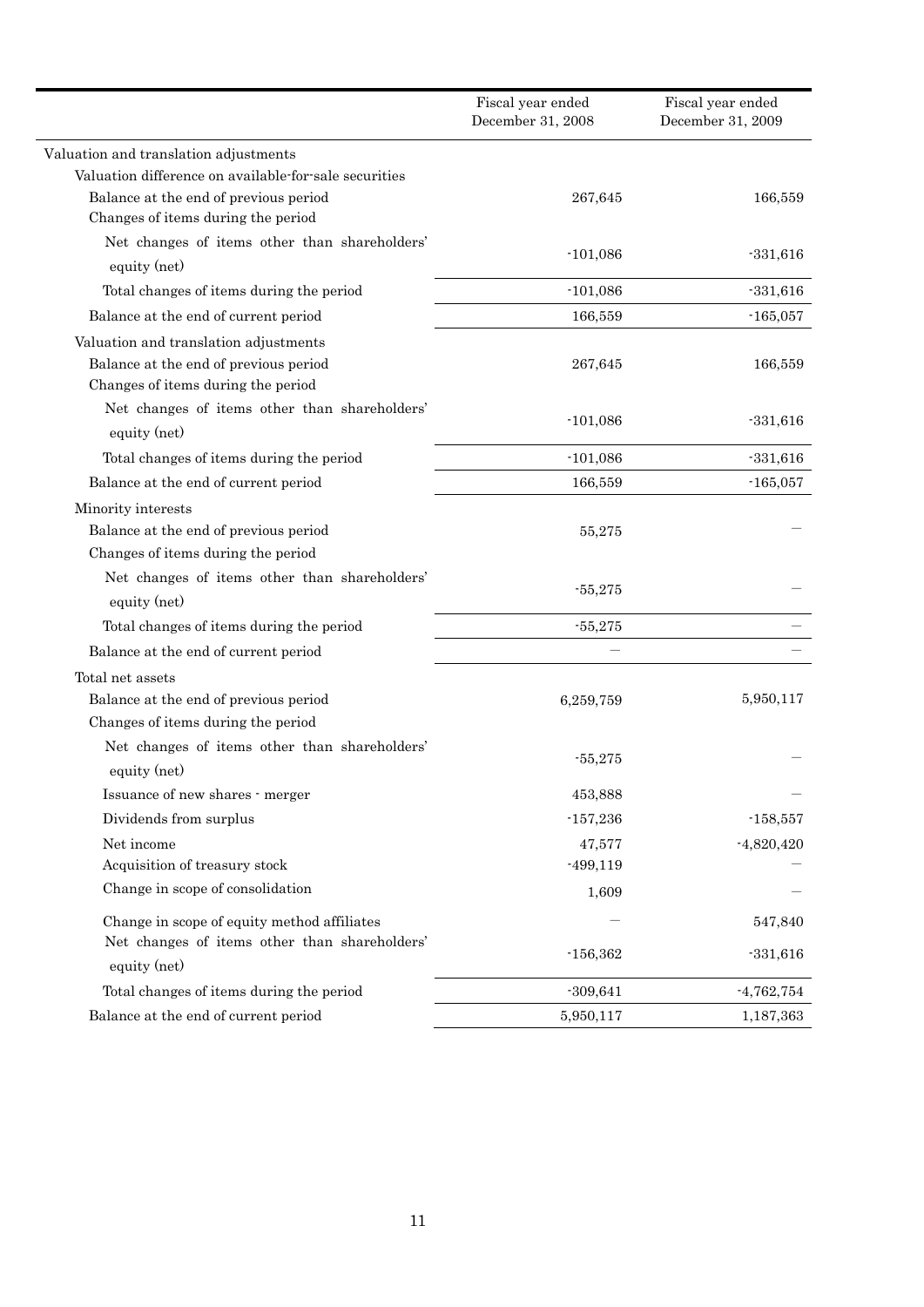# (4) Consolidated statements of cash flows

|                                                                                 |                                      | (Thousand of yen)                    |  |
|---------------------------------------------------------------------------------|--------------------------------------|--------------------------------------|--|
|                                                                                 | Fiscal year<br>ended<br>December 31, | Fiscal year<br>ended<br>December 31, |  |
|                                                                                 | 2008                                 | 2009                                 |  |
| Cash flow from operation activities                                             |                                      |                                      |  |
| Net income / Loss before income taxes                                           | 279,658                              | $-4,033,616$                         |  |
| Depreciation                                                                    | 46,574                               | 53,784                               |  |
| Amortization of goodwill                                                        | 37,406                               | 164,083                              |  |
| Increase (decrease) in provisions for doubtful accounts                         | $-24$                                | 4,780                                |  |
| (negative indicates decrease)                                                   |                                      |                                      |  |
| Increase (decrease) in reserve for retirement benefits                          | 14,087                               | $-10,811$                            |  |
| (negative indicates decrease)                                                   |                                      |                                      |  |
| Increase (decrease) in reserve for directors' retirement benefits               | 41,889                               | $-107,209$                           |  |
| (negative indicates decrease)                                                   |                                      |                                      |  |
| Income from interest and dividends                                              | $-21,849$                            | $-5,924$                             |  |
| Interest paid                                                                   | 158,531                              | 73,017                               |  |
| Bond issuance expenses                                                          | 27,301                               |                                      |  |
| Equity in losses of affiliates (negative indicate increase)                     | 691,891                              | 494,287                              |  |
| Loss on revaluation of investments in securities (negative indicate increase)   | 62,040                               | 781                                  |  |
| Loss (gain) on sales of marketable and investment securities                    |                                      | $-143,894$                           |  |
| (negative indicate increase)                                                    |                                      |                                      |  |
| Gain on sales of stocks of affiliates (negative indicate increase)              | $-350,620$                           | $-137,697$                           |  |
| Settlement paid                                                                 | 60,650                               |                                      |  |
| Loss (gain) on sales of fixed assets                                            | 233                                  |                                      |  |
| Loss on retirement of fixed assets                                              | 12,329                               | 158                                  |  |
| Dividends distribution from anonymous association                               | $-118,941$                           | $-111,511$                           |  |
| Increase in accounts receivable (negative indicate increase)                    | 146,573                              | $-23,838$                            |  |
| Decrease in real estate for sale (negative indicates increase)                  | 2,593,791                            | 4,379,987                            |  |
| Decrease in bonds bought (negative indicates decrease)                          | 266,946                              | 413,628                              |  |
| Decrease in accounts payable (negative indicates decrease)                      | 36,294                               | $-32,554$                            |  |
| Increase (decrease) in other reserves (negative indicates decrease)             |                                      | 110,525                              |  |
| Decrease in lease and guarantee deposits received (negative indicates decrease) | $-93,247$                            | 58                                   |  |
| Decrease in long-term deposits received (negative indicates decrease)           | $-94,524$                            | $-268,176$                           |  |
| Others                                                                          | $-26,222$                            | 147,193                              |  |
| Subtotal                                                                        | 3,770,771                            | 967,053                              |  |
| Interest and dividends received                                                 | 42,099                               | 18,524                               |  |
| Interest paid                                                                   | $-150,732$                           | $-77,496$                            |  |
| Settlement paid                                                                 | $-60,650$                            |                                      |  |
| Corporate tax paid                                                              | $-1,363,428$                         | $-199,832$                           |  |
| Cash flow from operating activities                                             | 2,238,059                            | 708,249                              |  |
|                                                                                 |                                      |                                      |  |